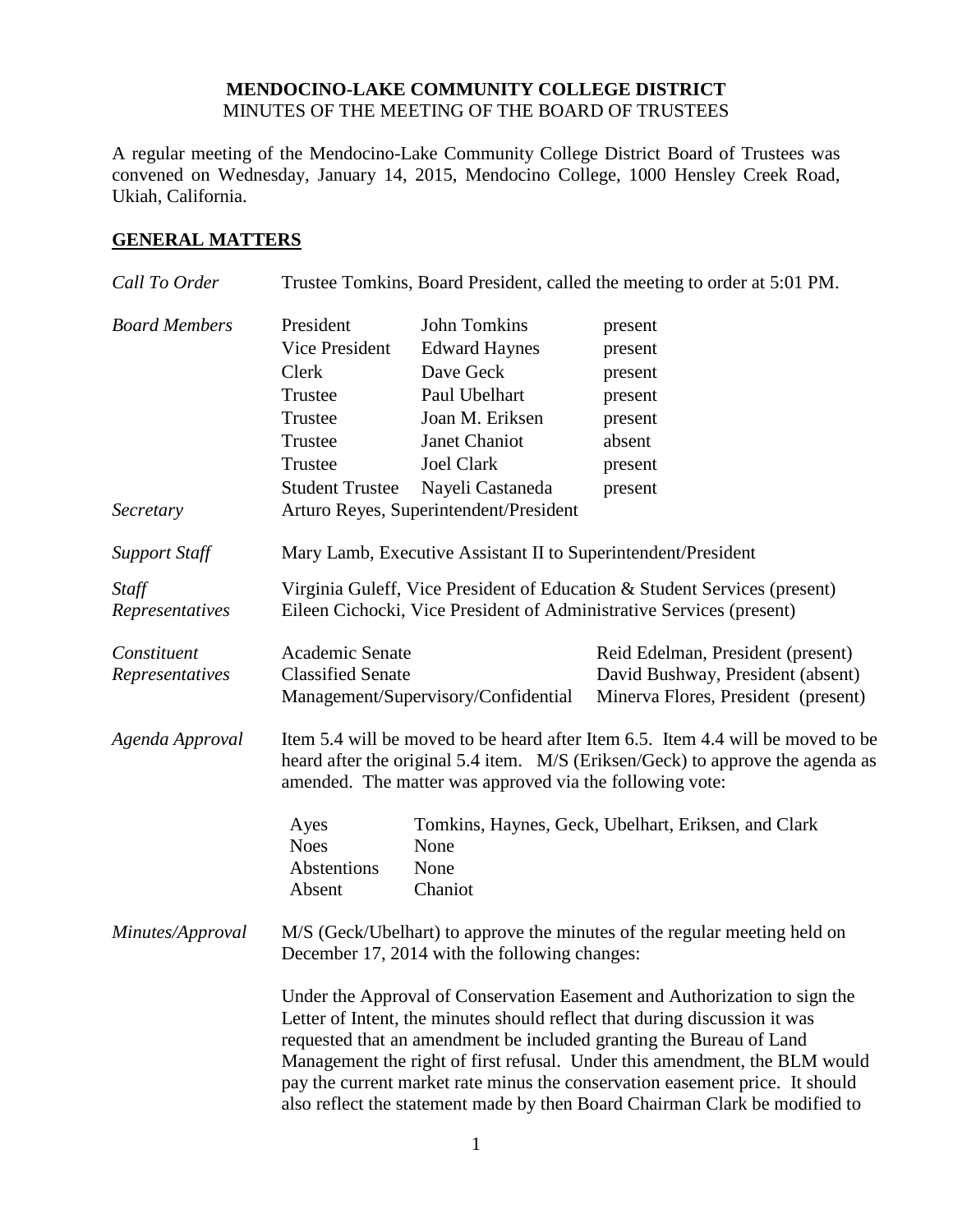state the Board must work within the Accreditation Standards.

Under the Trustee report given by Trustee Haynes, the minutes were corrected to show the pictures he sent to the other Board members were not taken by him.

The amended minutes were approved with the following vote:

| Ayes        | Tomkins, Haynes, Geck, Ubelhart, Eriksen, and Clark |
|-------------|-----------------------------------------------------|
| <b>Noes</b> | <b>None</b>                                         |
| Abstentions | <b>None</b>                                         |
| Absent      | Chaniot                                             |

*Public Comments* Biology Professor Alan West presented a copy of the progress report from the Friends of the Point Arena Field Station fundraising committee which also included information on their progress to establish an affiliate organization with the Mendocino College Foundation. He asked that a copy of the document be entered into the record.

#### **CLOSED SESSION**

The Board adjourned to Closed Session at 5:14 PM. Board President Tomkins announced that items 2.1 Collective Bargaining/Meet and Confer and 2.5 Public Employee Performance Evaluation will be discussed.

The Board returned to open session at 6:23 PM with Board President Tomkins reporting no action taken on the items discussed in closed session.

# **PRESIDENT'S REPORT**

A written report was submitted by Superintendent/President Reyes. The following was offered in addition:

- President Reyes informed the members of the Board that San Francisco City College has been granted two more years to correct its issues.
- He extended an invitation to the Board members to attend the in-service activities on Friday, January  $16<sup>th</sup>$ .

#### **CONSENT AGENDA**

M/S (Clark/Haynes) RESOLVED, That the Mendocino-Lake Community College District Board of Trustees does hereby approve the Consent Agenda as amended with the following vote:

| Ayes        | Tomkins, Haynes, Geck, Ubelhart, Eriksen, and Clark |
|-------------|-----------------------------------------------------|
| <b>Noes</b> | <b>None</b>                                         |
| Abstentions | <b>None</b>                                         |
| Absent      | <b>Chaniot</b>                                      |

Items with an asterisk \* were approved by one motion as the Consent Agenda.

#### **Personnel**

*Employment – Short-Term* 

\*RESOLVED, That the Mendocino-Lake Community College District Board of Trustees does hereby ratify the employment of the short-term employees as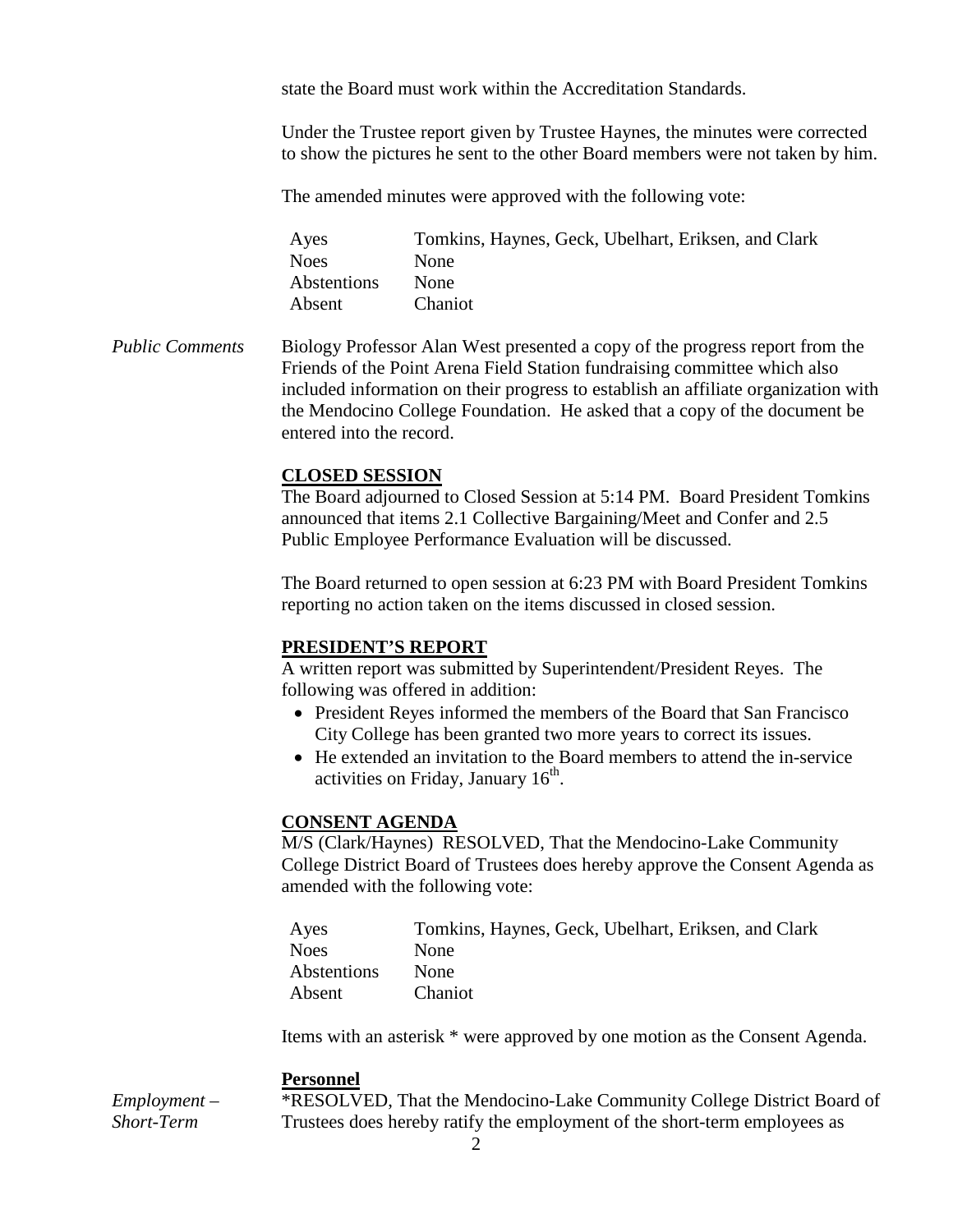| <b>Employees</b>                                                                                                            | submitted and presented at the meeting.                                                                                                                                                                                                                                |                                                                                                                                                                                              |
|-----------------------------------------------------------------------------------------------------------------------------|------------------------------------------------------------------------------------------------------------------------------------------------------------------------------------------------------------------------------------------------------------------------|----------------------------------------------------------------------------------------------------------------------------------------------------------------------------------------------|
| Employment – Part<br>Time Faculty                                                                                           |                                                                                                                                                                                                                                                                        | *RESOLVED, That the Mendocino-Lake Community College District Board of<br>Trustees does hereby approve the employment of the part-time faculty as<br>submitted and presented at the meeting. |
| <b>Volunteers</b>                                                                                                           | at the meeting.                                                                                                                                                                                                                                                        | *RESOLVED, That the Mendocino-Lake Community College District Board of<br>Trustees does hereby approve the list of Volunteers as submitted and presented                                     |
| Fiscal Report as of<br>November 30, 2014                                                                                    | <b>Other Items</b><br>*RESOLVED, That the Mendocino-Lake Community College District Board of<br>Trustees does hereby accept the fiscal report as submitted.                                                                                                            |                                                                                                                                                                                              |
| <b>Board of Trustees</b><br><b>District Budget</b><br>Parameters for<br>2015-16                                             | *RESOLVED, That the Mendocino-Lake Community College District Board of<br>Trustees does hereby adopt the 2015-16 budget parameters as presented.                                                                                                                       |                                                                                                                                                                                              |
| 2015-16 Academic<br>Calendar                                                                                                | *RESOLVED, That the Mendocino-Lake Community College District Board of<br>Trustees does hereby adopt the revised 2015-16 academic calendar as<br>presented.                                                                                                            |                                                                                                                                                                                              |
| Northern California<br>Community<br>Colleges Self<br><b>Insurance Authority</b><br>$(NCCCSIA) -$<br>Resolution 01-15-<br>01 | <b>ACTION ITEMS</b><br>M/S (Haynes/Geck) to adopt resolution 01-15-01 Designation of Alternative<br>Representative for Joe Atherton as submitted and presented at the meeting. The<br>motion was approved with the following vote:                                     |                                                                                                                                                                                              |
|                                                                                                                             | Ayes<br><b>Noes</b><br>Abstentions<br>Absent                                                                                                                                                                                                                           | Tomkins, Haynes, Geck, Ubelhart, Eriksen, and Clark<br>None<br>None<br>Chaniot                                                                                                               |
| Contracts and<br>$A$ greements $-$<br>Quarterly<br>Ratification                                                             | M/S (Geck/Clark) RESOLVED, That the Mendocino-Lake Community College<br>District Board of Trustees does hereby ratify the list of contracts and<br>agreements as presented with the following vote:                                                                    |                                                                                                                                                                                              |
|                                                                                                                             | Ayes<br><b>Noes</b><br>Abstentions<br>Absent                                                                                                                                                                                                                           | Tomkins, Haynes, Geck, Ubelhart, Eriksen, and Clark<br>None<br>None<br>Chaniot                                                                                                               |
| Non-Resident<br><b>Tuition Fee</b>                                                                                          | Vice President Cichocki presented information reflecting what other districts in<br>our surrounding area are charging adding that we would be comparable with<br>College of the Redwoods and Santa Rosa Junior College by using the proposed<br>fee of \$200 per unit. |                                                                                                                                                                                              |
|                                                                                                                             | M/S (Clark/Ubelhart) RESOLVED, That the Mendocino-Lake Community<br>College District Board of Trustees does hereby adopt the 2015-16 non-resident                                                                                                                      |                                                                                                                                                                                              |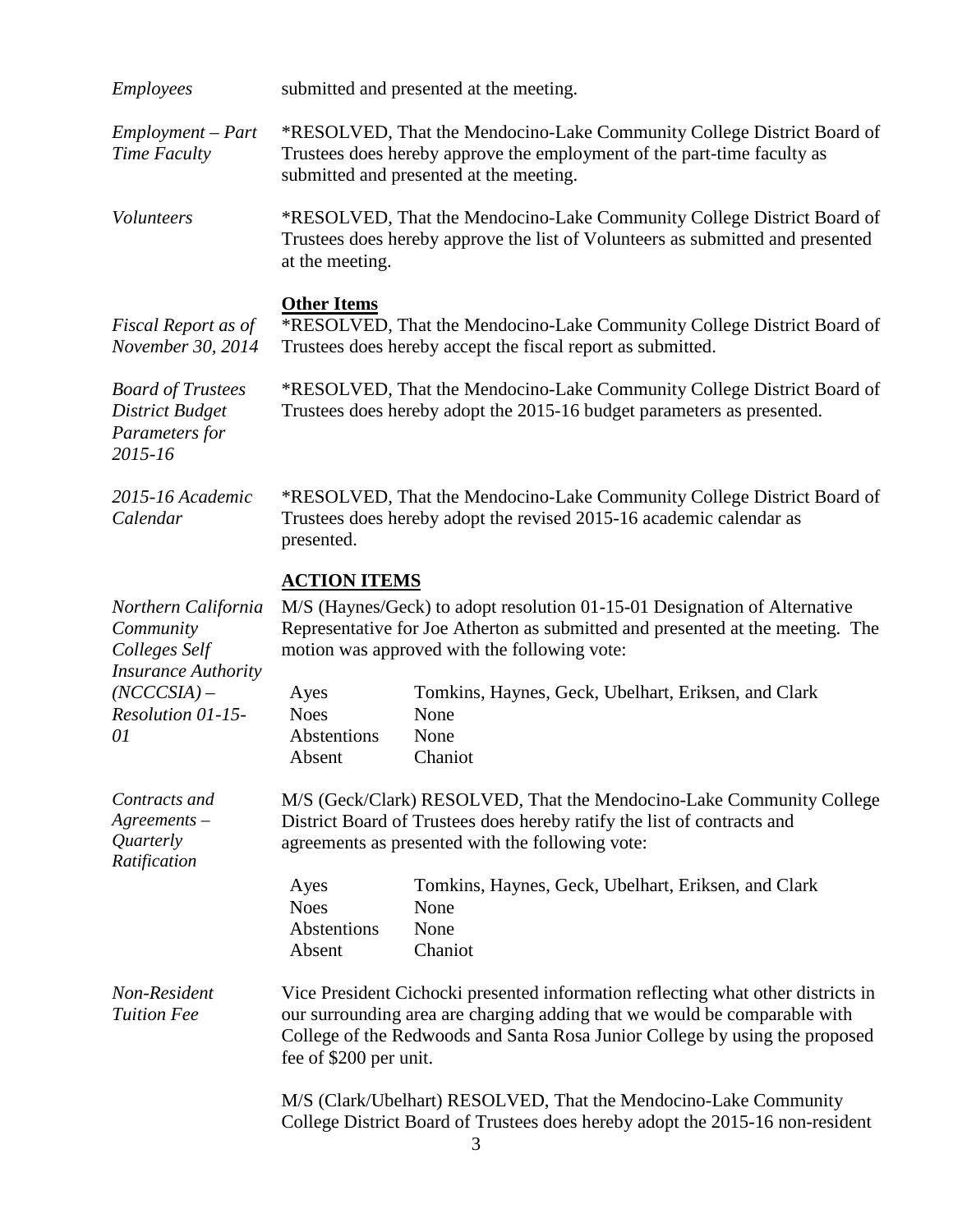tuition fee of \$200 per unit as with the following vote:

|                                                             | Ayes<br><b>Noes</b><br>Abstentions<br>Absent                                                                                                                                                                                                                                                                                                                                                                                                                                                                               | Tomkins, Haynes, Geck, Ubelhart, Eriksen, and Clark<br>None<br>None<br>Chaniot                                                                                                                                                                                                                                                   |  |
|-------------------------------------------------------------|----------------------------------------------------------------------------------------------------------------------------------------------------------------------------------------------------------------------------------------------------------------------------------------------------------------------------------------------------------------------------------------------------------------------------------------------------------------------------------------------------------------------------|----------------------------------------------------------------------------------------------------------------------------------------------------------------------------------------------------------------------------------------------------------------------------------------------------------------------------------|--|
| <b>Board Policy</b><br>Revisions - Second<br>Reading        | After discussion it was determined that Board Policy 2340 - Agendas and<br>Board Policy 2345 – Public Participation at Board Meetings will be pulled from<br>the approval process until clarification is made with regard to the timelines<br>given (two weeks or five days).                                                                                                                                                                                                                                              |                                                                                                                                                                                                                                                                                                                                  |  |
|                                                             | It was determined there needs to be something included in the Administrative<br>Procedure 3600.1 – Auxiliary Organizations which addresses the need to act in<br>a civilized manner. Auxiliary organizations also need to work within the rules<br>and regulations of the institution. It was also noted that the need to act in a<br>civilized manner should also be included in Administrative Procedure 2345.1 -<br>Public Participation at Board Meetings as well.                                                     |                                                                                                                                                                                                                                                                                                                                  |  |
|                                                             | Board Policy 7211 was discussed at length regarding the need for Board<br>approval of an equivalency prior to the hiring of an instructor who is being<br>hired based on the equivalency process. Since this policy was written with the<br>assistance of our legal counsel, Superintendent/President Reyes suggested<br>approval of the policy as it is currently written with a revised policy being<br>presented to the Board for approval if it is determined there are compliance<br>issues with the current version. |                                                                                                                                                                                                                                                                                                                                  |  |
|                                                             | It was also suggested that a copy of the Administrative Procedure be attached to<br>the Board Policy which is being considered for approval.                                                                                                                                                                                                                                                                                                                                                                               |                                                                                                                                                                                                                                                                                                                                  |  |
|                                                             | M/S (Geck/Clark) RESOLVED, That the Mendocino-Lake Community College<br>District Board of Trustees does hereby approve the addition of and/or revision<br>to Board Policy 1100, Board Policy 2735, Board Policy 2740, Board Policy<br>3300, Board Policy 3310, Board Policy 3600, Board Policy 3600, Board Policy<br>4030, Board Policy 4070, Board Policy 4300, Board Policy 5052, Board Policy<br>6620 and Board Policy 7211 by the following vote:                                                                      |                                                                                                                                                                                                                                                                                                                                  |  |
|                                                             | Ayes<br><b>Noes</b><br>Abstentions<br>Absent                                                                                                                                                                                                                                                                                                                                                                                                                                                                               | Tomkins, Haynes, Geck, Ubelhart, Eriksen, and Clark<br>None<br>None<br>Chaniot                                                                                                                                                                                                                                                   |  |
| Approval of<br>$Contract -$<br>Superintendent/<br>President |                                                                                                                                                                                                                                                                                                                                                                                                                                                                                                                            | Board President Tomkins stated this item was an oversight by the Board and the<br>Superintendent/President's contract should have been approved at the July 2014<br>meeting. This item adds an additional year to the contract as well as authorizes<br>his 3% pay increase which was included as part of his original contract. |  |
|                                                             |                                                                                                                                                                                                                                                                                                                                                                                                                                                                                                                            | M/S (Haynes/Geck) RESOLVED, That the Mendocino-Lake Community<br>College District Board of Trustees does hereby ratify the amended contract for                                                                                                                                                                                  |  |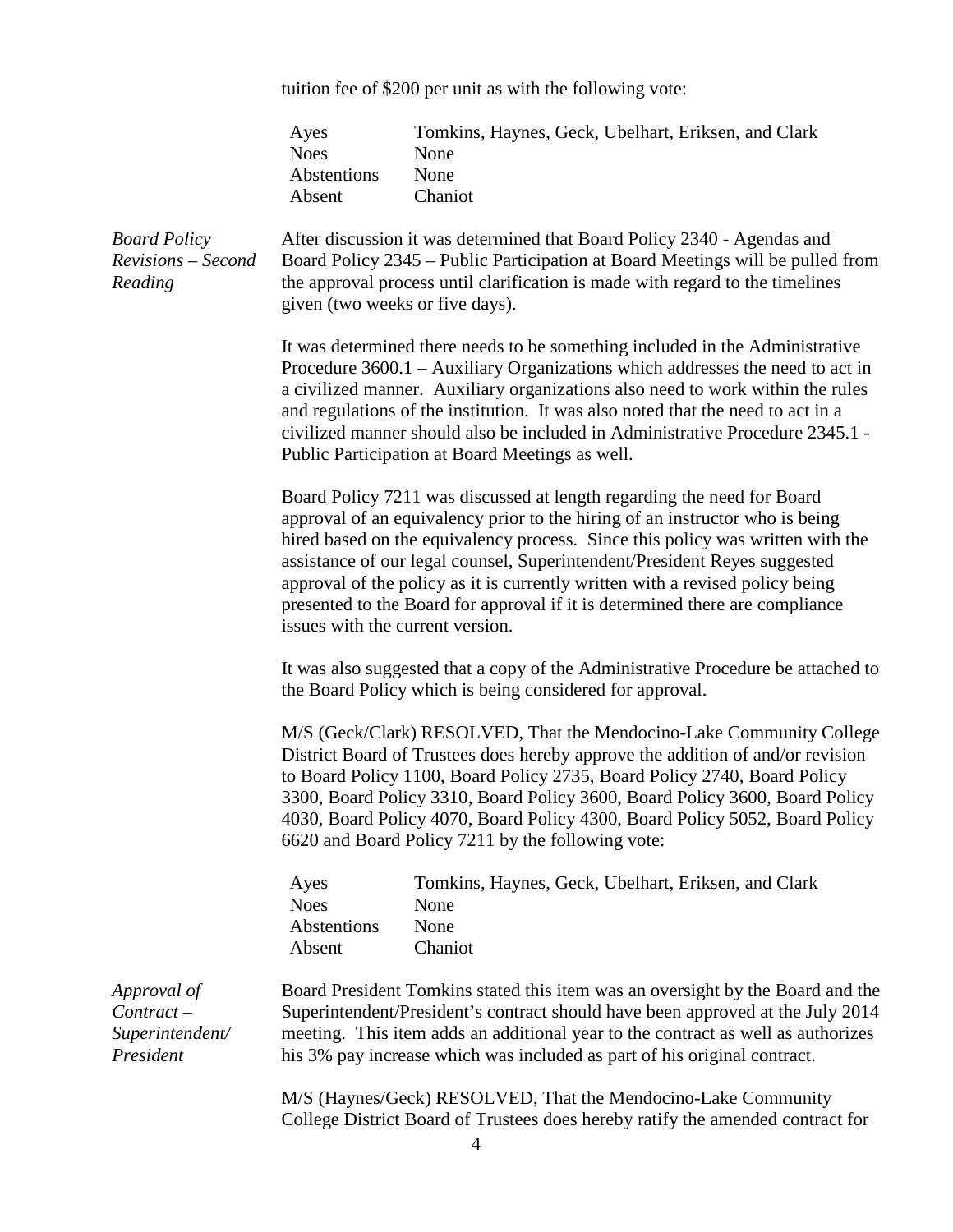the Superintendent/President as presented with the following vote:

|                                                                        | Ayes<br><b>Noes</b><br>Abstentions<br>Absent                                                                                                                                                                                                                         | Tomkins, Haynes, Geck, Ubelhart, Eriksen, and Clark<br>None<br>None<br>Chaniot                                                                                                                                                                                                                                                             |  |
|------------------------------------------------------------------------|----------------------------------------------------------------------------------------------------------------------------------------------------------------------------------------------------------------------------------------------------------------------|--------------------------------------------------------------------------------------------------------------------------------------------------------------------------------------------------------------------------------------------------------------------------------------------------------------------------------------------|--|
| Ratification of<br>Letter of Intent for<br>the Deed Easement           |                                                                                                                                                                                                                                                                      | This item was pulled from the consent agenda by Trustee Haynes. He feels the<br>college should not be required to adhere to the restrictions which are listed as<br>part of the Deed Easement. Trustee Clark added a lot of work has already been<br>done internally and wanted to thank the Administration for that work.                 |  |
|                                                                        | M/S (Clark/Ubelhart) RESOLVED, That the Mendocino-Lake Community<br>College District Board of Trustees does hereby ratify the signing of the letter of<br>intent for the Deed Easement as presented with the following vote:                                         |                                                                                                                                                                                                                                                                                                                                            |  |
|                                                                        | Ayes<br><b>Noes</b><br>Abstentions<br>Absent                                                                                                                                                                                                                         | Tomkins, Geck, Ubelhart, Eriksen, and Clark<br>Haynes<br>None<br>Chaniot                                                                                                                                                                                                                                                                   |  |
| $Employment -$<br><b>Interim Director of</b><br><b>Human Resources</b> | This item was pulled from the Consent Agenda by Trustee Eriksen. After Vice<br>President Cichocki and Superintendent/President Reyes answered questions<br>regarding Ms. Meyer's qualifications and employment history, the Board then<br>voted on this agenda item. |                                                                                                                                                                                                                                                                                                                                            |  |
|                                                                        | following vote:                                                                                                                                                                                                                                                      | M/S (Ubelhart/Clark) RESOLVED, That the Mendocino-Lake Community<br>College District Board of Trustees does hereby approve the employment of<br>Sabrina Meyer as Interim Director of Human Resources through June 30, 2015<br>as submitted and presented at the meeting. The action was approved with the                                  |  |
|                                                                        | Ayes<br><b>Noes</b><br>Abstentions<br>Absent                                                                                                                                                                                                                         | Tomkins, Haynes, Geck, Ubelhart, Eriksen, and Clark<br>None<br><b>None</b><br>Chaniot                                                                                                                                                                                                                                                      |  |
| <b>Education</b> and<br><b>Student Services</b><br>Report              | <b>INFORMATIONAL REPORTS</b><br>A written report was submitted by Virginia Guleff, Vice President of Education<br>and Student Services. The following was offered in addition:                                                                                       |                                                                                                                                                                                                                                                                                                                                            |  |
|                                                                        | $\bullet$                                                                                                                                                                                                                                                            | The ADT's included in her report are a reflection of lots of hard work by<br>many people. We are still looking at the possibility of an ADT in Computer<br>Science and one in Biology.<br>Vice President Cichocki and Vice President Guleff will be offering an<br>Enrollment Management workshop on Thursday, January 15th as part of the |  |

5

flex week activities. She will also be meeting with new faculty members as

well as with the visiting Statewide Academic Senate members.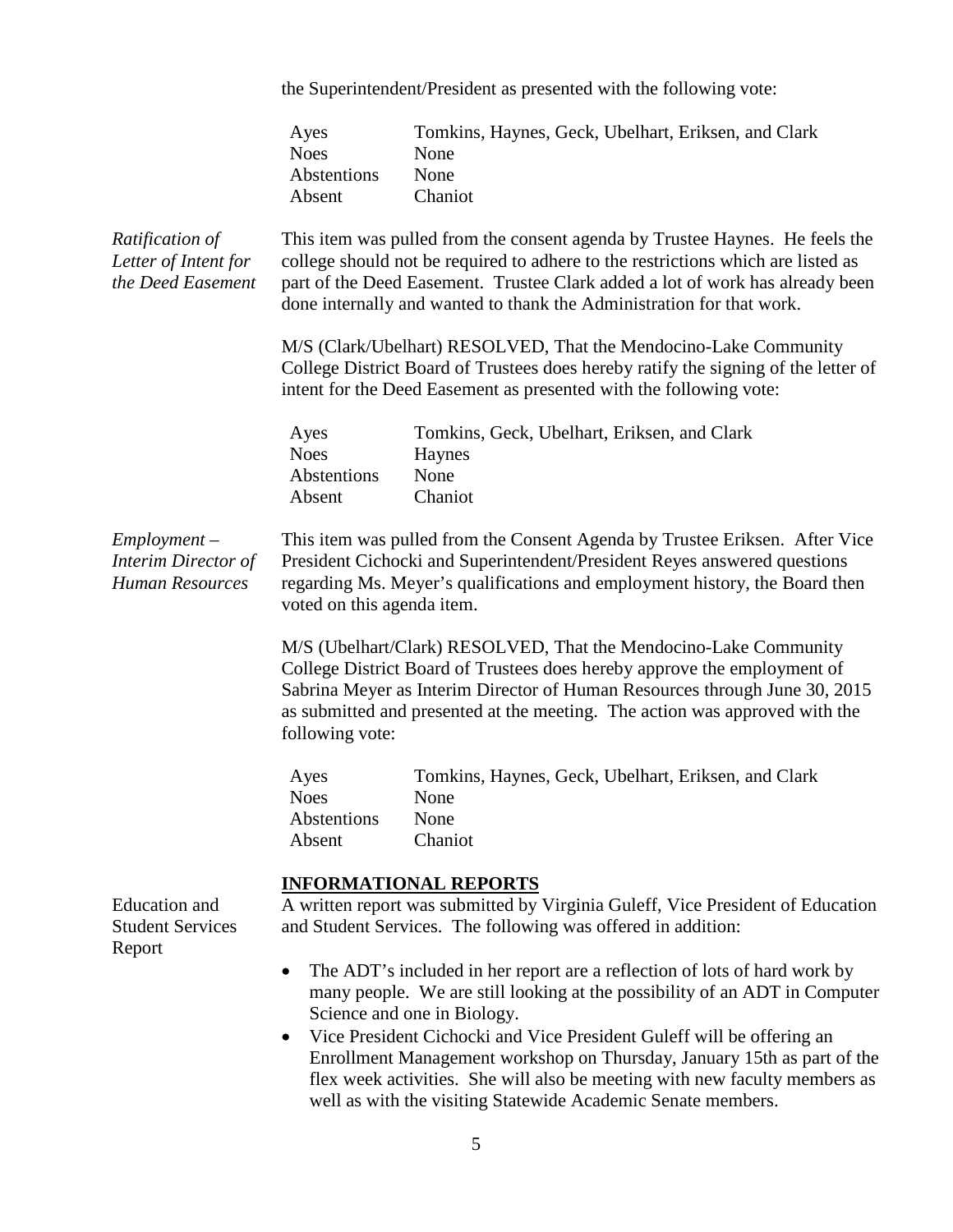|                                          | Fort Bragg – a counselor, a representative from Admissions and Records<br>and a representative from Financial Aid have been on the coast where we<br>are seeing very strong numbers. We have increased our schedule offerings<br>for the spring and we earned 35 FTES in the fall. She is looking to finish<br>the substantive change report this semester which will be reviewed by the<br>Academic Senate in February and March and is due to ACCJC in April for<br>May consideration.<br>We are currently starting to build the summer and fall 2015 schedule.                                                                                                                                                                                                                                                                                                                                                                                                                                                            |
|------------------------------------------|------------------------------------------------------------------------------------------------------------------------------------------------------------------------------------------------------------------------------------------------------------------------------------------------------------------------------------------------------------------------------------------------------------------------------------------------------------------------------------------------------------------------------------------------------------------------------------------------------------------------------------------------------------------------------------------------------------------------------------------------------------------------------------------------------------------------------------------------------------------------------------------------------------------------------------------------------------------------------------------------------------------------------|
| Administrative<br><b>Services Report</b> | A written report was submitted by Eileen Cichocki, Vice President of<br>Administrative Services. The following was offered in addition:                                                                                                                                                                                                                                                                                                                                                                                                                                                                                                                                                                                                                                                                                                                                                                                                                                                                                      |
|                                          | Attended the Governor's Budget workshop in Sacramento today where it<br>looks as though revenue at the state level is up an estimated \$2.5 Billion<br>The state is looking to retire the current deferrals with increase revenues as<br>well as pay the back cost claims which will be paid at a rate of \$108/FTES<br>which will be one-time revenue.<br>The state is proposing a 1.58% COLA and an increased non-credit rate<br>going forward.                                                                                                                                                                                                                                                                                                                                                                                                                                                                                                                                                                            |
| Mendocino College<br>Foundation, Inc.    | The following oral report was presented by Katie Fairbairn, Executive Director<br>of the Mendocino College Foundation, Inc.                                                                                                                                                                                                                                                                                                                                                                                                                                                                                                                                                                                                                                                                                                                                                                                                                                                                                                  |
|                                          | The Foundation is anxiously awaiting the time when they will be able to do<br>$\bullet$<br>more on the coast.<br>An email has been sent to Fort Bragg and Mendocino High Schools asking<br>for permission to hold a scholarship workshop in those locations.<br>The North County Friends group is helping with a welcome back barbeque<br>$\bullet$<br>at the North County Center tomorrow. The Lake County Friends group is<br>doing the same thing in Lakeport next week.<br>Gala will be held on September 26th and she has already received 2 sponsor<br>$\bullet$<br>commitments.<br>March 24th will be the Emeritus event which is being combined with the<br>opening of an Art Gallery event.<br>Leadership Mendocino will be holding their Education Day at Mendocino<br>College next week. The Foundation is helping to sponsor the event.<br>She has been having discussions with the Friends of the Point Arena Field<br>Station group regarding their bylaws and the criteria that must be addressed<br>in them. |
| <b>Constituents Group</b><br>Reports     | <b>Academic Senate:</b><br>A written report was submitted by the Academic Senate President Reid<br>Edelman. The following was offered in addition:<br>He is excited about hosting the visiting Statewide Academic Senate<br>$\bullet$                                                                                                                                                                                                                                                                                                                                                                                                                                                                                                                                                                                                                                                                                                                                                                                        |

6

members where he hopes to have discussions about what other colleges

are doing statewide regarding minimum qualifications.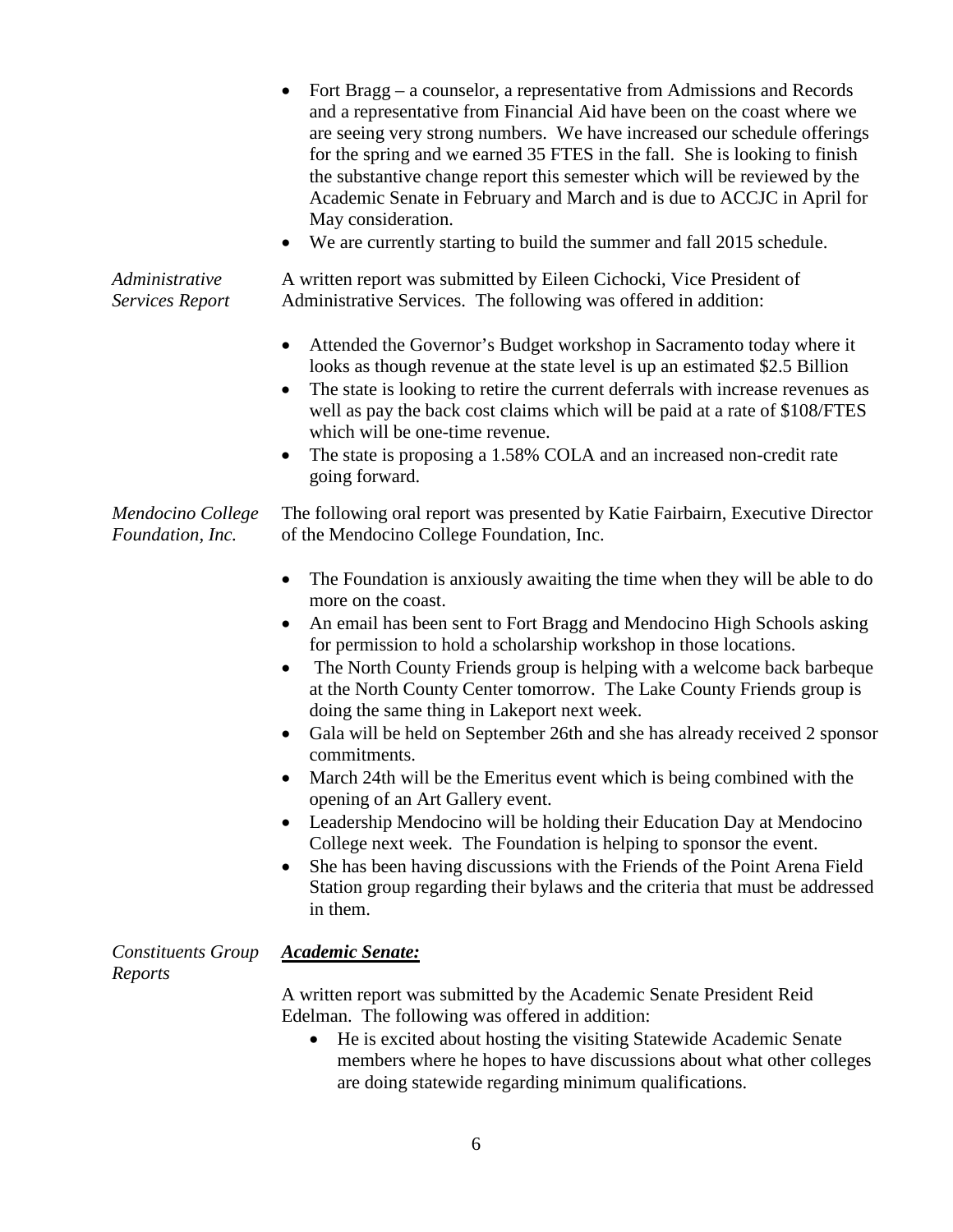# *Management/Supervisory/Confidential:*

A written report was submitted by Management/Supervisory/Confidential President Minerva Flores.

The following oral reports were presented at the meeting:

### *ASMC:*

The following report was given by Student Trustee Nayeli Castaneda.

- Welcome back events are being held on all campuses.
- ASMC is working to determine a date for a club event.
- ASMC representatives are coming back from Washington, D.C. today.
- When asked about the ASMC presence at the Centers, Trustee Castaneda responded by stating they are trying to involve students at those locations in all of their activities.

When asked about the food pantry, Vice President Guleff informed the Board we are still working with ASMC to establish a coordinator and a location. If the ASMC does not manage the program, it will make it a more long-term commitment which is what we are hoping to accomplish.

*Health Benefits Report* The Health Benefits Report is presented as information only. *Board Policy Additions and Revisions – First*  The revisions to the Board policies are presented as information for review. Voting on these revisions will take place at the February 2015 meeting.

This information was presented by Professor West during Public Comments.

*Station Fund Raising Committee*

*Point Arena Field* 

# **TRUSTEE COMMUNICATION**

*Reading*

#### *Trustee Reports* **Oral report by Trustee Clark:**

• Trustee Clark stated he had nothing to add.

# **Oral report by Trustee Tomkins:**

• Trustee Tomkins stated he had nothing to add.

# **Oral report by Trustee Eriksen:**

• Trustee Eriksen stated in December she attended the AAUW holiday event as the chairperson of the scholarship committee. The AAUW will be providing three \$1,000 scholarships to Mendocino College this year.

# **Oral report by Trustee Ubelhart:**